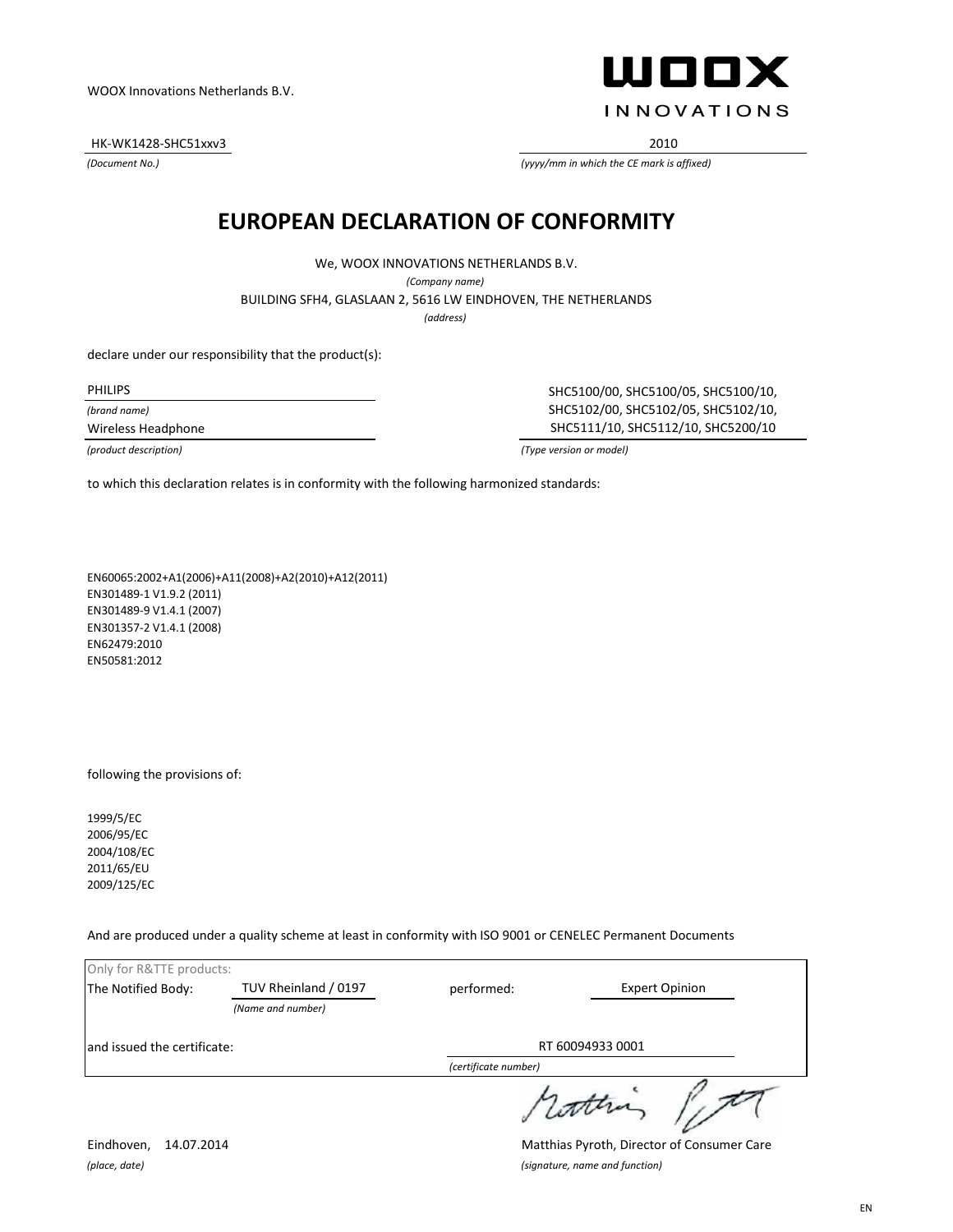HK-WK1428-SHC51xxv3 2010

*(Document No. / Numéro du document)*

ШООХ **INNOVATIONS** 

*(yyyy/mm in which the CE mark is affixed / aaaa/mm au cours de laquelle le marquage CE a été apposé)*

#### **EUROPEAN DECLARATION OF CONFORMITY**

We, WOOX INNOVATIONS NETHERLANDS B.V. *(Company name / Nom de l'entreprise)* (DECLARATION DE CONFORMITE CE) *(address / adresse)* BUILDING SFH4, GLASLAAN 2, 5616 LW EINDHOVEN, THE NETHERLANDS

declare under our responsibility that the product(s):

(déclarons sous notre propre responsabilité que le(s) produit(s))

PHILIPS

*(brand name, nom de la marque)*

Wireless Headphone

*(product description, description du produit) (Type version or model, référence ou modèle)*

SHC5100/00, SHC5100/05, SHC5100/10, SHC5102/00, SHC5102/05, SHC5102/10, SHC5111/10, SHC5112/10, SHC5200/10

(auquel cette déclaration se rapporte, est conforme aux normes harmonisées suivantes) to which this declaration relates is in conformity with the following harmonized standards:

EN60065:2002+A1(2006)+A11(2008)+A2(2010)+A12(2011) EN301489-1 V1.9.2 (2011) EN301489-9 V1.4.1 (2007) EN301357-2 V1.4.1 (2008) EN62479:2010 EN50581:2012

following the provisions of: (conformément aux exigences essentielles et autres dispositions pertinentes de:)

1999/5/EC 2006/95/EC 2004/108/EC 2011/65/EU 2009/125/EC

And are produced under a quality scheme at least in conformity with ISO 9001 or CENELEC Permanent Documents (Et sont fabriqués conformément à une qualité au moins conforme à la norme ISO 9001 ou aux Documents Permanents CENELEC)

| Only for R&TTE products:     |                                 |                                             |                       |
|------------------------------|---------------------------------|---------------------------------------------|-----------------------|
| The Notified Body:           | TUV Rheinland / 0197            | performed:                                  | <b>Expert Opinion</b> |
| (L'Organisme Notifié)        | (Name and number/nom et numéro) | (a effectué)                                |                       |
| and issued the certificate:  |                                 |                                             | RT 60094933 0001      |
| (et a délivré le certificat) |                                 | (certificate number / numéro du certificat) |                       |
|                              |                                 |                                             |                       |

rather life

Eindhoven, 14.07.2014 Matthias Pyroth, Director of Consumer Care *(place,date / lieu, date) (signature, name and function / signature, nom et fonction)*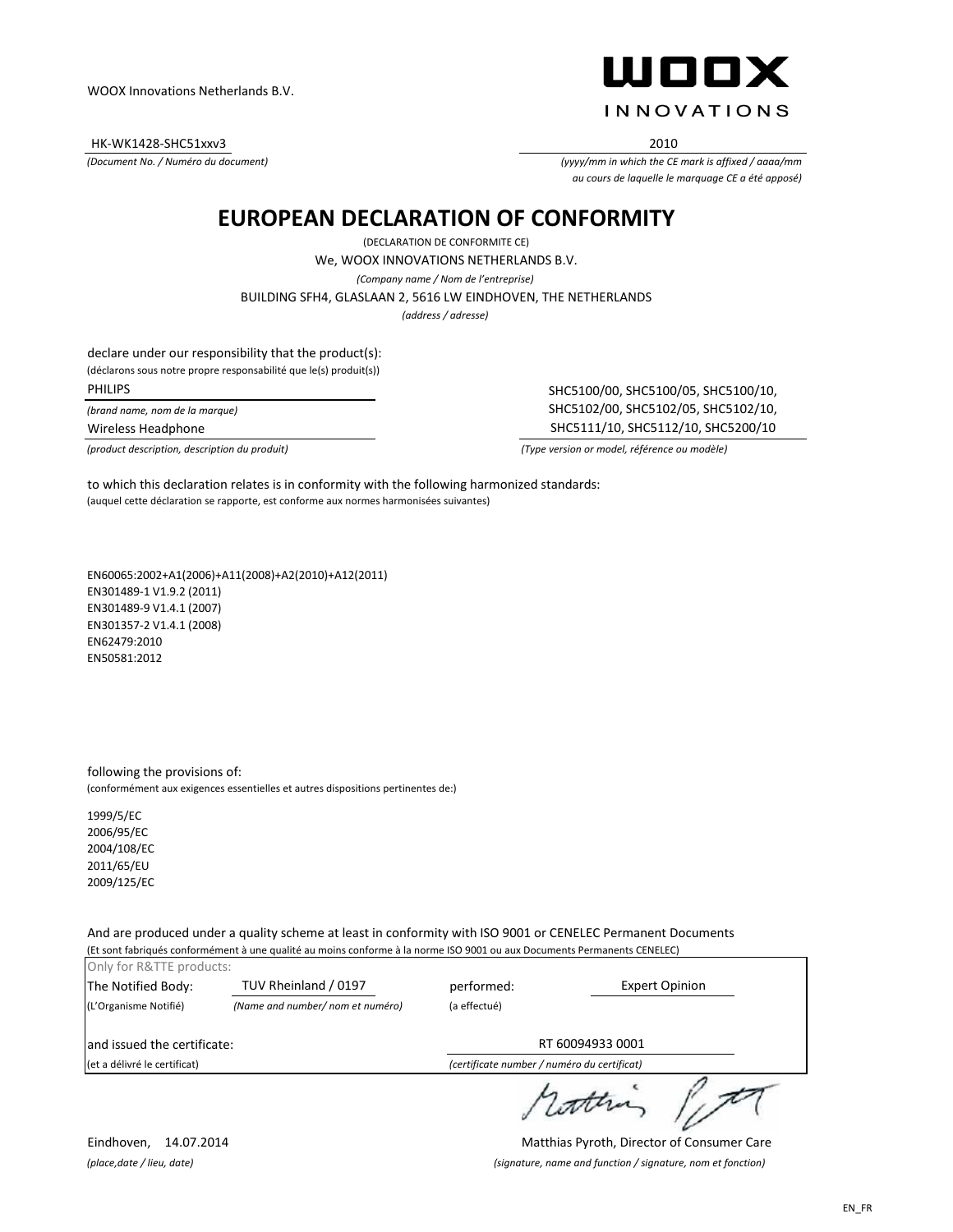HK-WK1428-SHC51xxv3 2010

ШООХ **INNOVATIONS** 

*(Bericht Nr.) (JJJJ/MM der CE Zeichnerteilung)*

### **EG - Konformitätserklärung**

BUILDING SFH4, GLASLAAN 2, 5616 LW EINDHOVEN, THE NETHERLANDS Wir, WOOX INNOVATIONS NETHERLANDS B.V. *(Firmenname) (Anschrift)*

erklären als Verantwortliche, dass folgende(s) elektronische(s) Produkt(e):

PHILIPS

*(Markenname)*

Wireless Headphone

SHC5100/00, SHC5100/05, SHC5100/10, SHC5102/00, SHC5102/05, SHC5102/10, SHC5111/10, SHC5112/10, SHC5200/10

*(Produktbezeichnung) (Typenbezeichnung oder Modell)*

auf die sich diese Konformitätserklärung bezieht, allen nachstehenden harmonisierten Normen entspricht:

EN60065:2002+A1(2006)+A11(2008)+A2(2010)+A12(2011) EN301489-1 V1.9.2 (2011) EN301489-9 V1.4.1 (2007) EN301357-2 V1.4.1 (2008) EN62479:2010 EN50581:2012

#### entsprechend der Bestimmungen der:

1999/5/EC 2006/95/EC 2004/108/EC 2011/65/EU 2009/125/EC

und die gemäß eines Qualitätsystems produziert werden, dass mindestens der ISO 9001 oder CENELEC Permanent Documents entspricht

| Only for R&TTE products:    |                       |                    |                       |
|-----------------------------|-----------------------|--------------------|-----------------------|
| Die benannte Stelle:        | TUV Rheinland / 0197  | ausgeführt:        | <b>Expert Opinion</b> |
|                             | (Name und Kennnummer) |                    |                       |
| und stellen das Zertifikat: |                       | RT 60094933 0001   |                       |
|                             |                       | (Zertifikatnummer) |                       |
|                             |                       |                    |                       |

Eindhoven, 14.07.2014 Matthias Pyroth, Director of Consumer Care *(Ort, Datum) (Unterschrift, Name und Funktion des Unterzeichners)*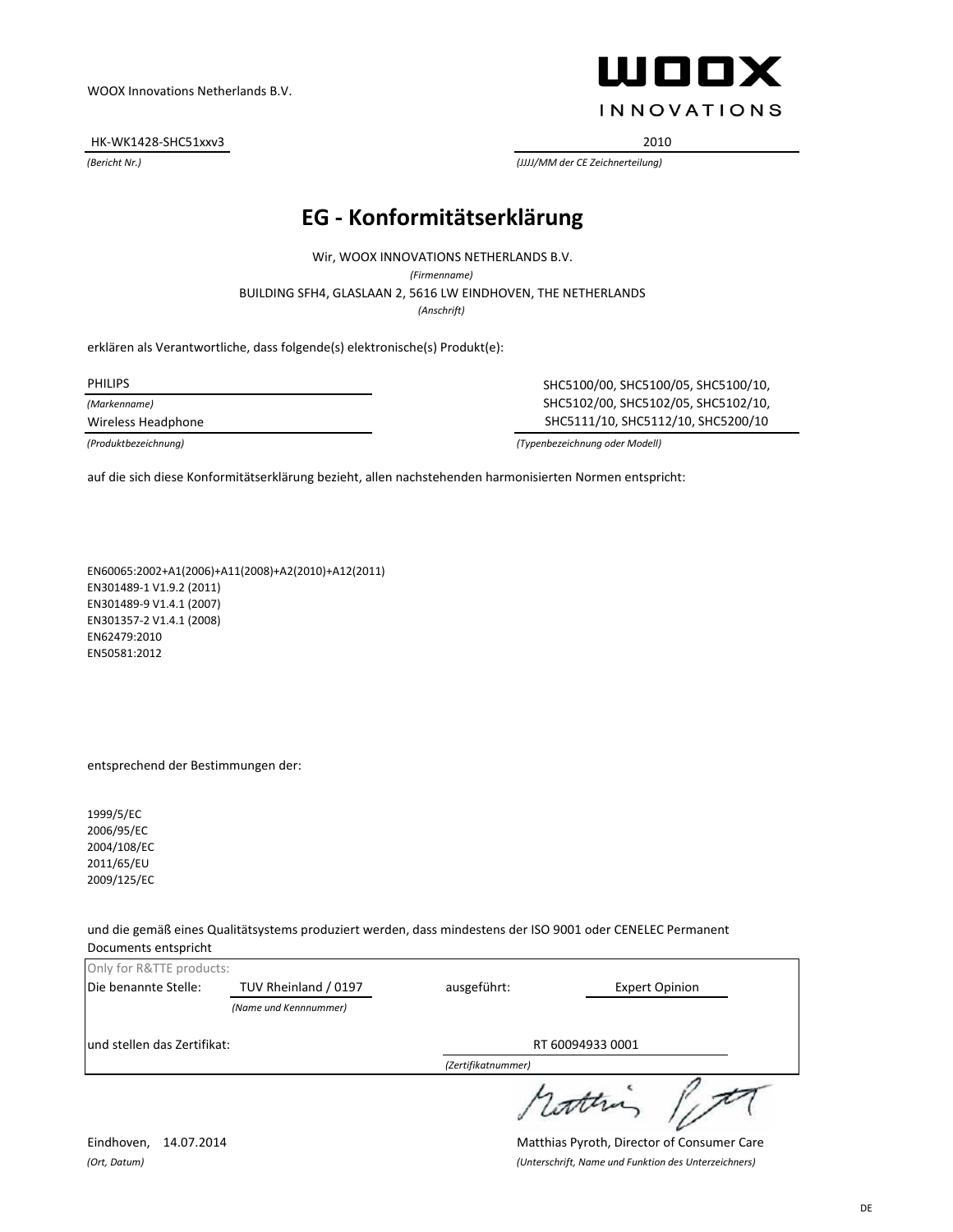HK-WK1428-SHC51xxv3 2010



*(Documentnummer) (Jaar, maand waarin de CE markering is uitgegeven)*

## **Europese Conformiteitsverklaring**

*(adres)* BUILDING SFH4, GLASLAAN 2, 5616 LW EINDHOVEN, THE NETHERLANDS Wij, WOOX INNOVATIONS NETHERLANDS B.V. *(Bedrijfsnaam)*

verklaren dat onder onze verantwoordelijkheid de product(en):

*(merknaam)*

PHILIPS SHC5100/00, SHC5100/05, SHC5100/10, SHC5102/00, SHC5102/05, SHC5102/10, Wireless Headphone SHC5111/10, SHC5112/10, SHC5200/10

*(productbeschrijving) (typenummer of model)*

waar deze verklaring betrekking op heeft voldoen aan de volgende geharmoniseerde standaarden:

EN60065:2002+A1(2006)+A11(2008)+A2(2010)+A12(2011) EN301489-1 V1.9.2 (2011) EN301489-9 V1.4.1 (2007) EN301357-2 V1.4.1 (2008) EN62479:2010 EN50581:2012

volgens de voorwaarden van:

1999/5/EC 2006/95/EC 2004/108/EC 2011/65/EU 2009/125/EC

En worden geproduceerd volgens een kwaliteitsprogramma wat minimaal overeenkomt met ISO9001 of de CENELEC permanente documenten

| Only for R&TTE products:             |                      |                              |                       |
|--------------------------------------|----------------------|------------------------------|-----------------------|
| Notified Body:                       | TUV Rheinland / 0197 | heeft uitgevoerd:            | <b>Expert Opinion</b> |
|                                      | (Naam en nummer)     |                              |                       |
| en heeft een certificaat uitgegeven: |                      |                              | RT 60094933 0001      |
|                                      |                      | (nummer van het certificaat) |                       |
|                                      |                      |                              |                       |

Eindhoven, 14.07.2014 Matthias Pyroth, Director of Consumer Care *(plaats, datum) (handtekening, naam en functie)*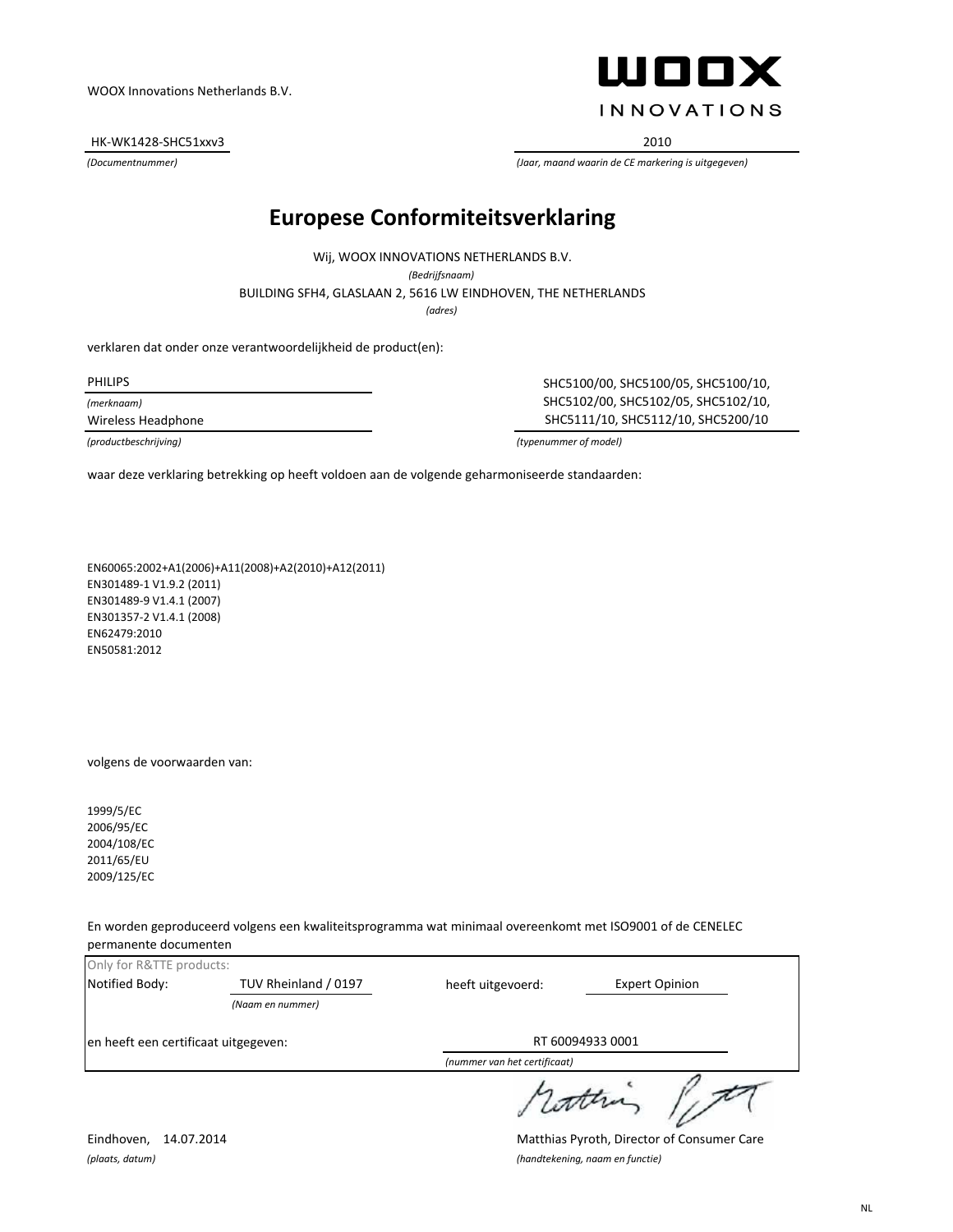HK-WK1428-SHC51xxv3 2010



*(Dokument nummer) (Årstal for påhæftning af CE-mærkning)*

#### **CE deklarationserklæring**

BUILDING SFH4, GLASLAAN 2, 5616 LW EINDHOVEN, THE NETHERLANDS Vi, WOOX INNOVATIONS NETHERLANDS B.V. *(virksomhedens navn) (adresse)*

erklærer i henhold til vores ansvar, at de(t) elektriske produkt(er):

*(navn på varermærke)*

*(produktbeskrivelse) (type eller model)*

PHILIPS SHC5100/00, SHC5100/05, SHC5100/10, SHC5102/00, SHC5102/05, SHC5102/10, Wireless Headphone SHC5111/10, SHC5112/10, SHC5200/10

denne erklæring relaterer sig til er i overenstemmelse med de harmoniserede standarder:

EN60065:2002+A1(2006)+A11(2008)+A2(2010)+A12(2011) EN301489-1 V1.9.2 (2011) EN301489-9 V1.4.1 (2007) EN301357-2 V1.4.1 (2008) EN62479:2010 EN50581:2012

opfylder krav og forskrifter af:

1999/5/EC 2006/95/EC 2004/108/EC 2011/65/EU 2009/125/EC

Og er produceret i en kvalitet, der, som minimum, opfylder kravene i ISO 9001-standarden eller CENELEC´s permanente dokumenter

| Only for R&TTE products: |                      |                     |                       |
|--------------------------|----------------------|---------------------|-----------------------|
| udstedt af:              | TUV Rheinland / 0197 | har gennemført:     | <b>Expert Opinion</b> |
|                          | (Navn og nummer)     |                     |                       |
| og udstedt certifikatet: |                      | RT 60094933 0001    |                       |
|                          |                      | (certifikat nummer) |                       |
|                          |                      |                     | 1 comma               |

*(sted, dato) (Signatur, navn og titel)*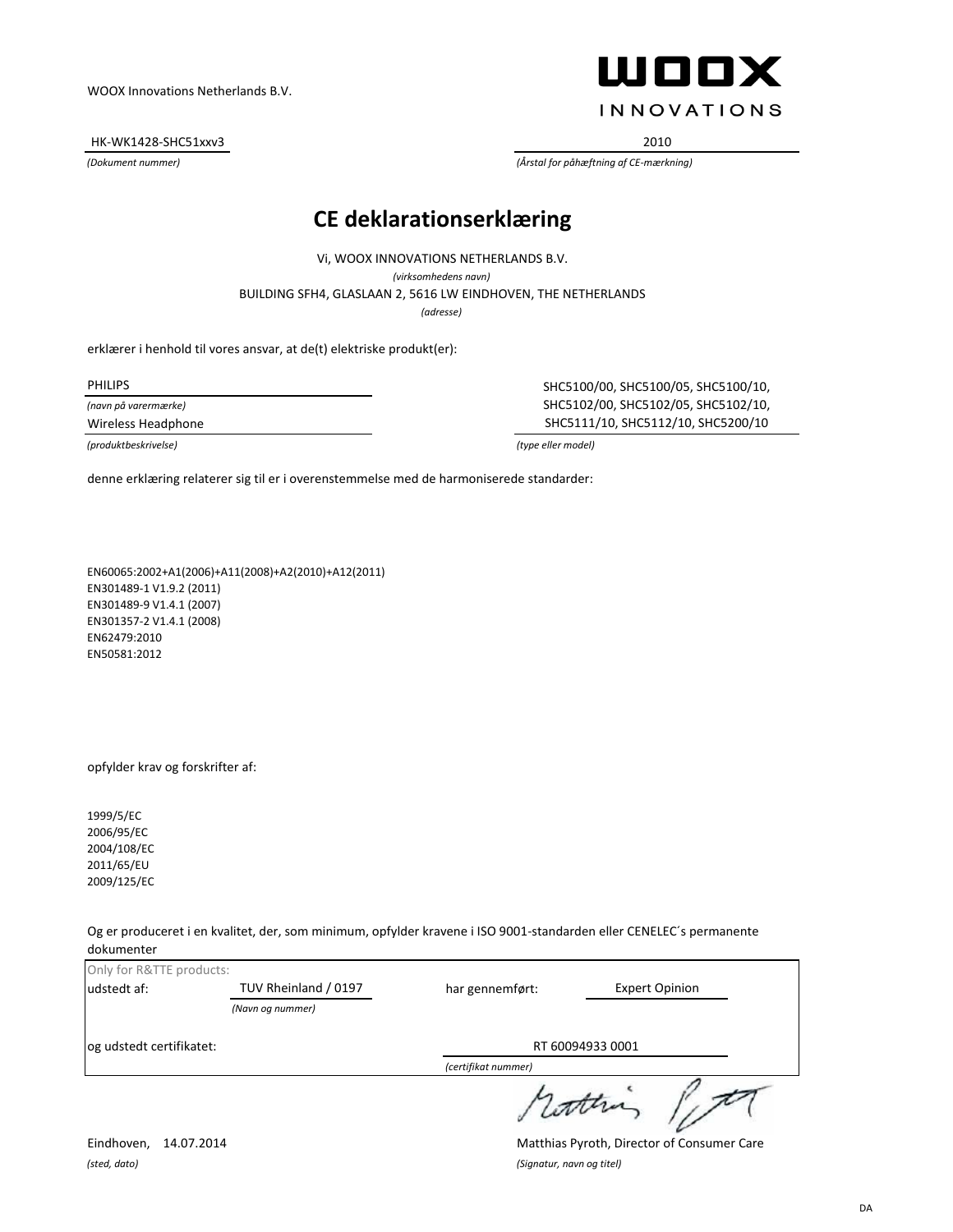HK-WK1428-SHC51xxv3 2010

ШООХ **INNOVATIONS** 

*(Raportti nr.) (CE merkinnän myöntämisvuosi)*

#### **Vaatimustenmukaisuusvakuutus**

Me, WOOX INNOVATIONS NETHERLANDS B.V.

*(Nimi)*

BUILDING SFH4, GLASLAAN 2, 5616 LW EINDHOVEN, THE NETHERLANDS

*(Osoite)*

Ilmoitus seuraavista vastuullamme olevista sähkötuotteista:

*(Brändinimi)*

PHILIPS SHC5100/00, SHC5100/05, SHC5100/10, SHC5102/00, SHC5102/05, SHC5102/10, Wireless Headphone SHC5111/10, SHC5112/10, SHC5200/10

*(Tuotekuvaus) (Tyypi, versio tai malli)*

Tämä vakuutus on yhdenmukainen seuraavien harmonisointistandardien kanssa:

EN60065:2002+A1(2006)+A11(2008)+A2(2010)+A12(2011) EN301489-1 V1.9.2 (2011) EN301489-9 V1.4.1 (2007) EN301357-2 V1.4.1 (2008) EN62479:2010 EN50581:2012

Seuraavien määräysten mukaisesti:

1999/5/EC 2006/95/EC 2004/108/EC 2011/65/EU 2009/125/EC

Ja on tuotettu seuraavien laatujärjestelmien mukaisesti : ISO 9001 ja CENELEC asiakirjat

| Only for R&TTE products: |                      |                        |                       |
|--------------------------|----------------------|------------------------|-----------------------|
| Ilmoitettu laitos:       | TUV Rheinland / 0197 | suoritetaan:           | <b>Expert Opinion</b> |
|                          | (Nimi ja numero)     |                        |                       |
| Todistuksen antaja:      |                      | RT 60094933 0001       |                       |
|                          |                      | (Sertifikaatin numero) |                       |
|                          |                      |                        | 1 latter              |

*(paikka, päiväys) (Allekirjoitus, nimi ja asema)*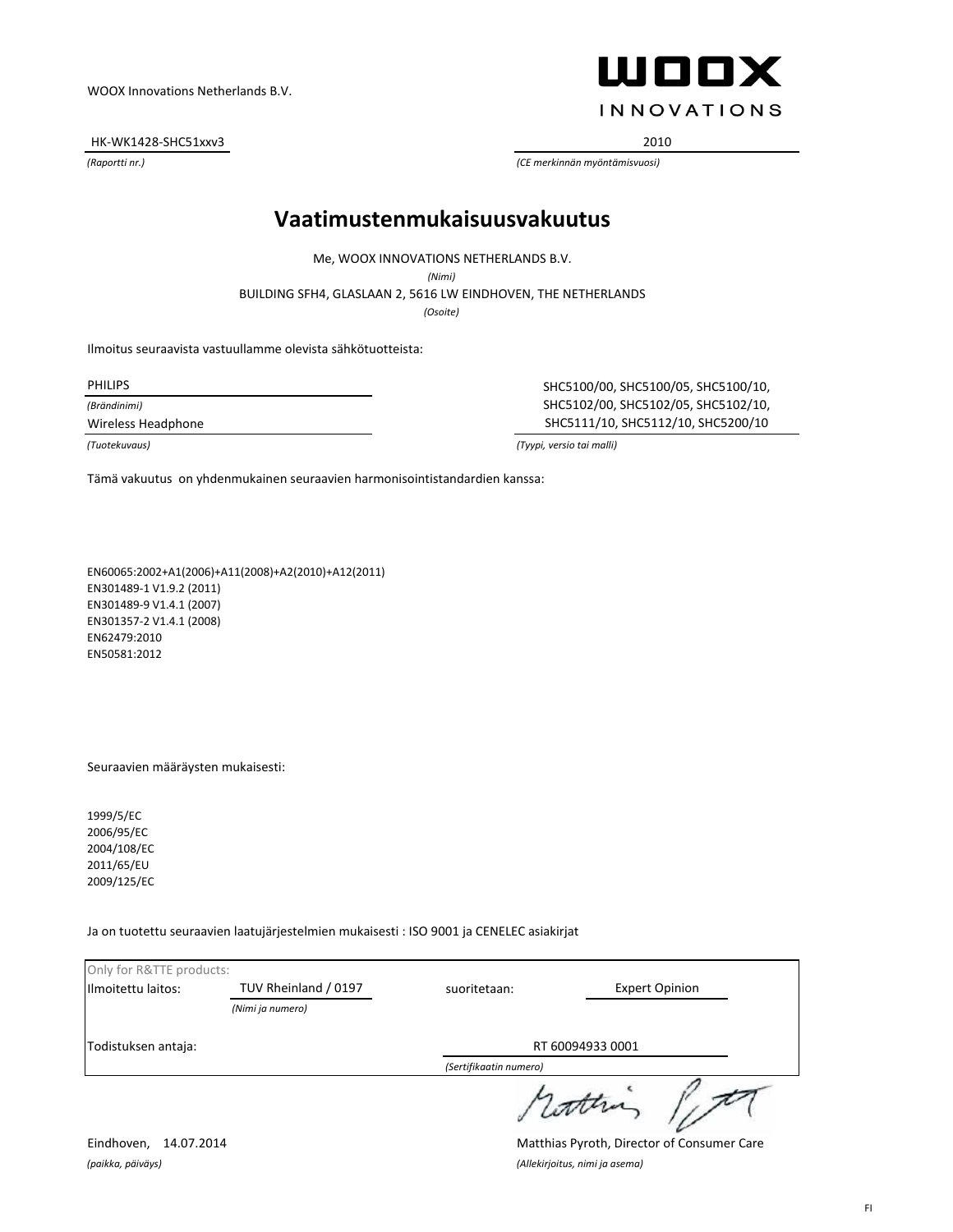HK-WK1428-SHC51xxv3 2010

ШООХ **INNOVATIONS** 

*(Número de Documento) (año/mes en que se colocó el marcado CE)*

## **DECLARACIÓN DE CONFORMIDAD EUROPEA**

BUILDING SFH4, GLASLAAN 2, 5616 LW EINDHOVEN, THE NETHERLANDS Nosotros, WOOX INNOVATIONS NETHERLANDS B.V. *(Nombre de la Empresa) (dirección)*

Declaramos bajo nuestra responsabilidad que el/los producto(s):

*(nombre de la marca)*

PHILIPS SHC5100/00, SHC5100/05, SHC5100/10, SHC5102/00, SHC5102/05, SHC5102/10, Wireless Headphone SHC5111/10, SHC5112/10, SHC5200/10

*(descripción del producto) (Referencia o modelo)*

Al/a los que esta declaración hace(n) referencia es/son conforme(s) con los siguientes estándares armonizados:

EN60065:2002+A1(2006)+A11(2008)+A2(2010)+A12(2011) EN301489-1 V1.9.2 (2011) EN301489-9 V1.4.1 (2007) EN301357-2 V1.4.1 (2008) EN62479:2010 EN50581:2012

siguiendo las disposiciones pertinentes de:

1999/5/EC 2006/95/EC 2004/108/EC 2011/65/EU 2009/125/EC

Y se fabrican conforme a una calidad como mínimo conforme a la norma ISO 9001 o a los Documentos Permanentes CENELEC

| Only for R&TTE products:      |                      |                         |                       |
|-------------------------------|----------------------|-------------------------|-----------------------|
| El organismo notificado:      | TUV Rheinland / 0197 | hecho en:               | <b>Expert Opinion</b> |
|                               | (Nombre y número)    |                         |                       |
| y ha expedido el certificado: |                      | RT 60094933 0001        |                       |
|                               |                      | (número de certificado) |                       |
|                               |                      |                         | 1 cotten              |

*(lugar, fecha) (firma, nombre y cargo)*

Eindhoven, 14.07.2014 Matthias Pyroth, Director of Consumer Care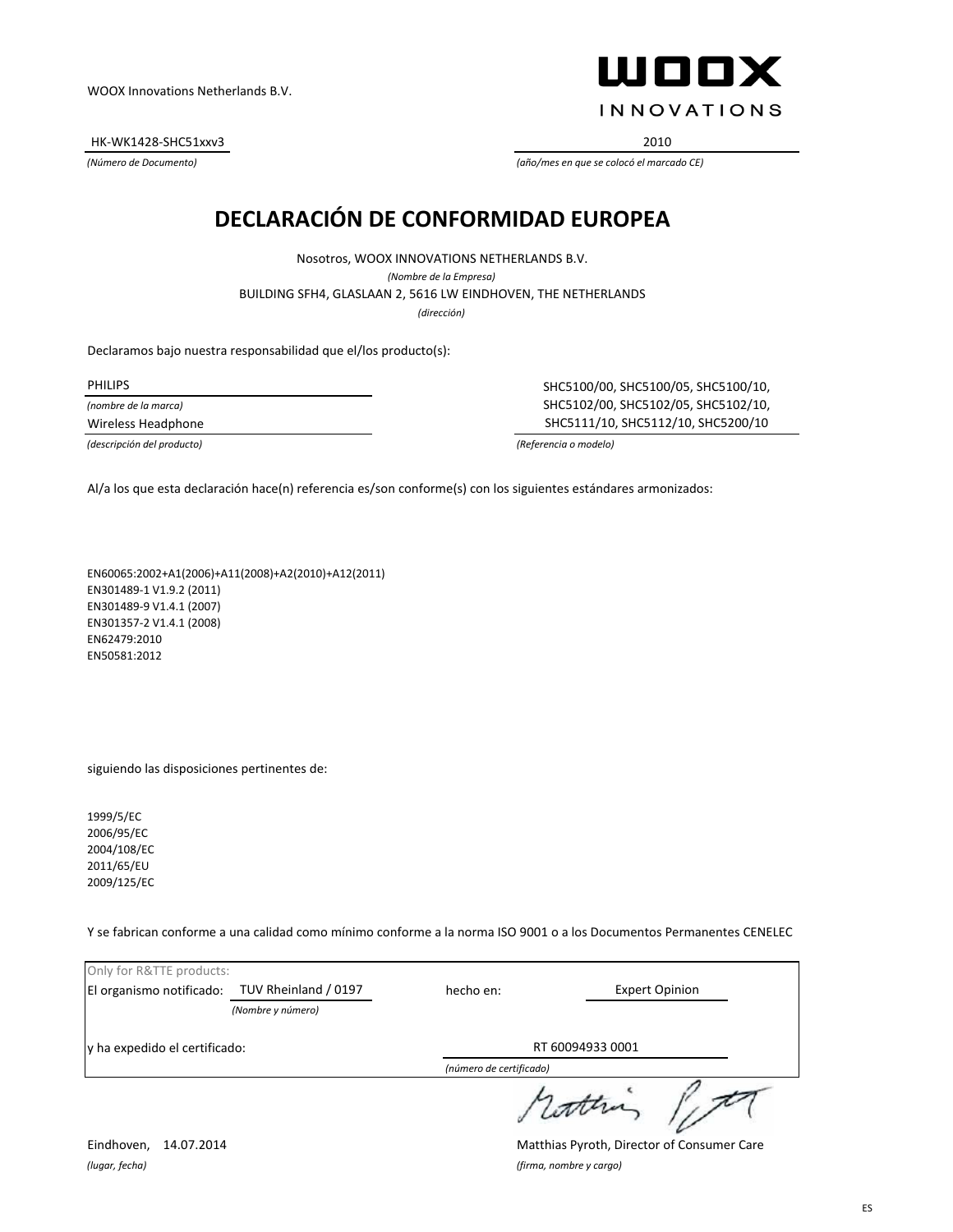HK-WK1428-SHC51xxv3 2010

WOOX **INNOVATIONS** 

*(Número do Documento) (durante a qual a marcação CE foi fixada)*

#### **DECLARAÇAO DE CONFORMIDADE CE**

Nós, WOOX INNOVATIONS NETHERLANDS B.V. *(Nome da empresa)* BUILDING SFH4, GLASLAAN 2, 5616 LW EINDHOVEN, THE NETHERLANDS *(morada)*

Declaramos sob a nossa responsabilidade que o(s) produto(s):

*(nome da marca)*

PHILIPS SHC5100/00, SHC5100/05, SHC5100/10, SHC5102/00, SHC5102/05, SHC5102/10, Wireless Headphone SHC5111/10, SHC5112/10, SHC5200/10

*(descrição do produto) (referéncia ou modelo)*

A(os) quais diz respeito esta declaração é/são conforme(s) com os seguintes standards harmonisados:

EN60065:2002+A1(2006)+A11(2008)+A2(2010)+A12(2011) EN301489-1 V1.9.2 (2011) EN301489-9 V1.4.1 (2007) EN301357-2 V1.4.1 (2008) EN62479:2010 EN50581:2012

Conforme as exigencias essenciais e outras disposições pertinentes de:

1999/5/EC 2006/95/EC 2004/108/EC 2011/65/EU 2009/125/EC

E são fabricadas sob critérios de qualidade no mínimo conformes com a norma ISO 9001 ou documentos Permanentes CENELEC

|                          |                                         | (numero do certificado) |                       |  |
|--------------------------|-----------------------------------------|-------------------------|-----------------------|--|
| emitiu o certificado:    |                                         |                         | RT 60094933 0001      |  |
| Organismo Notificado:    | TUV Rheinland / 0197<br>(Nome e número) | efectuado por:          | <b>Expert Opinion</b> |  |
| Only for R&TTE products: |                                         |                         |                       |  |

rothing light

*(local, data) (assinatura, nome e função)*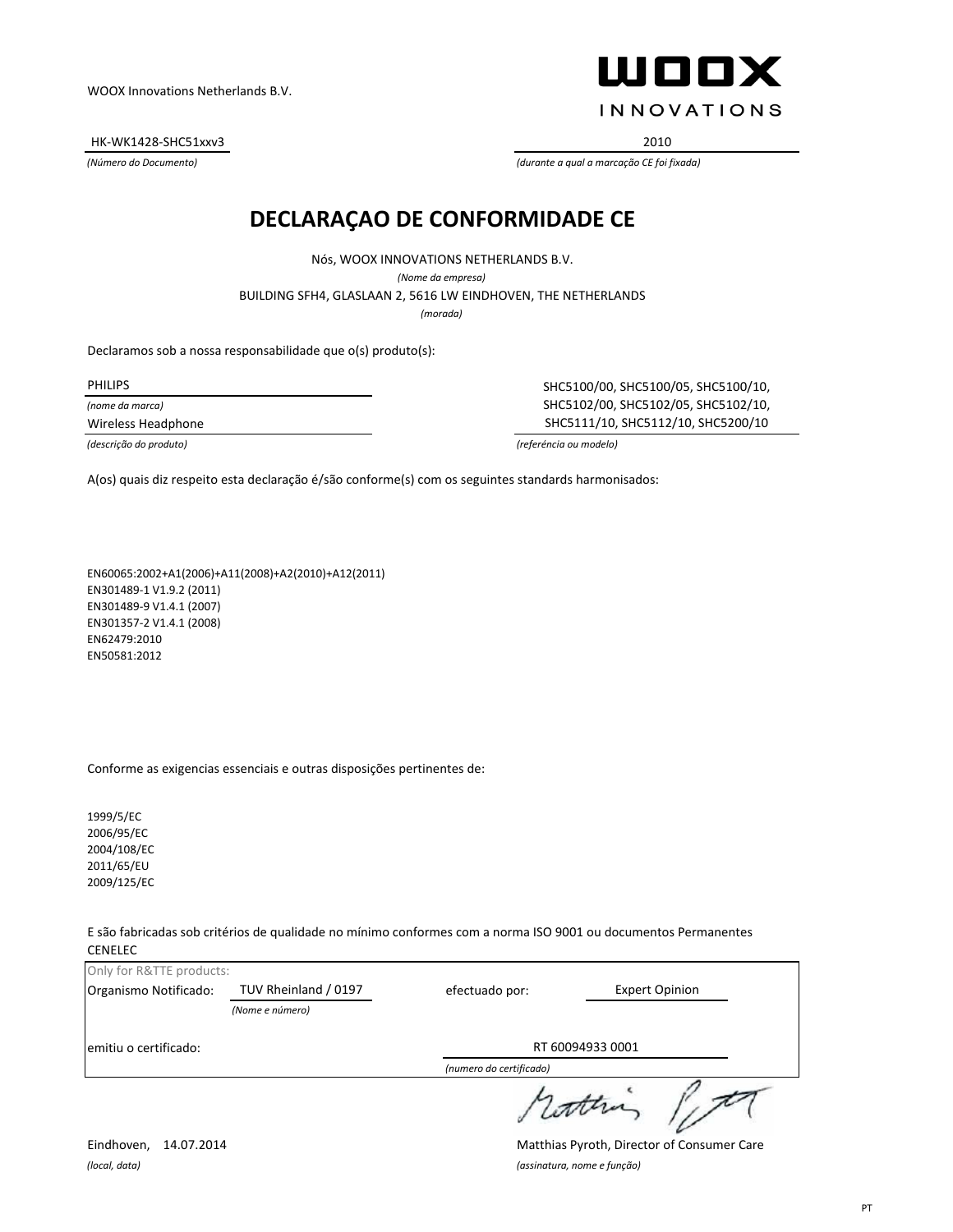HK-WK1428-SHC51xxv3 2010

ШООХ **INNOVATIONS** 

*(Numero di documento) (in cui è apposto il marchio CE)*

### **DICHIARAZIONE DI CONFORMITA' CE**

BUILDING SFH4, GLASLAAN 2, 5616 LW EINDHOVEN, THE NETHERLANDS la sottoscritta WOOX INNOVATIONS NETHERLANDS B.V. *(Nome della società)*

*(indirizzo)*

dichiariamo sotto la nostra responsabilità che il(i) prodotto (i):

PHILIPS

*(marchio)*

Wireless Headphone

SHC5100/00, SHC5100/05, SHC5100/10, SHC5102/00, SHC5102/05, SHC5102/10, SHC5111/10, SHC5112/10, SHC5200/10

*(descrizione del prodotto) (referenza o modello)*

al quale questa dichiarazione si riferisce è conforme alle seguenti norme armonizzate:

EN60065:2002+A1(2006)+A11(2008)+A2(2010)+A12(2011) EN301489-1 V1.9.2 (2011) EN301489-9 V1.4.1 (2007) EN301357-2 V1.4.1 (2008) EN62479:2010 EN50581:2012

a seguito delle disposizioni del:

1999/5/EC 2006/95/EC 2004/108/EC 2011/65/EU 2009/125/EC

e i processi produttivi seguono un sistema qualità conforme almeno alla norma ISO9001 o agli standard CENELEC

| Only for R&TTE products:     |                      |                         |                       |  |
|------------------------------|----------------------|-------------------------|-----------------------|--|
| L'Organismo Notificato:      | TUV Rheinland / 0197 | ha eseguito:            | <b>Expert Opinion</b> |  |
|                              | (nome e numero)      |                         |                       |  |
| e rilasciato il certificato: |                      | RT 60094933 0001        |                       |  |
|                              |                      | (numero di certificato) |                       |  |
|                              |                      |                         |                       |  |

*(luogo, data) (firma , nome e funzione)*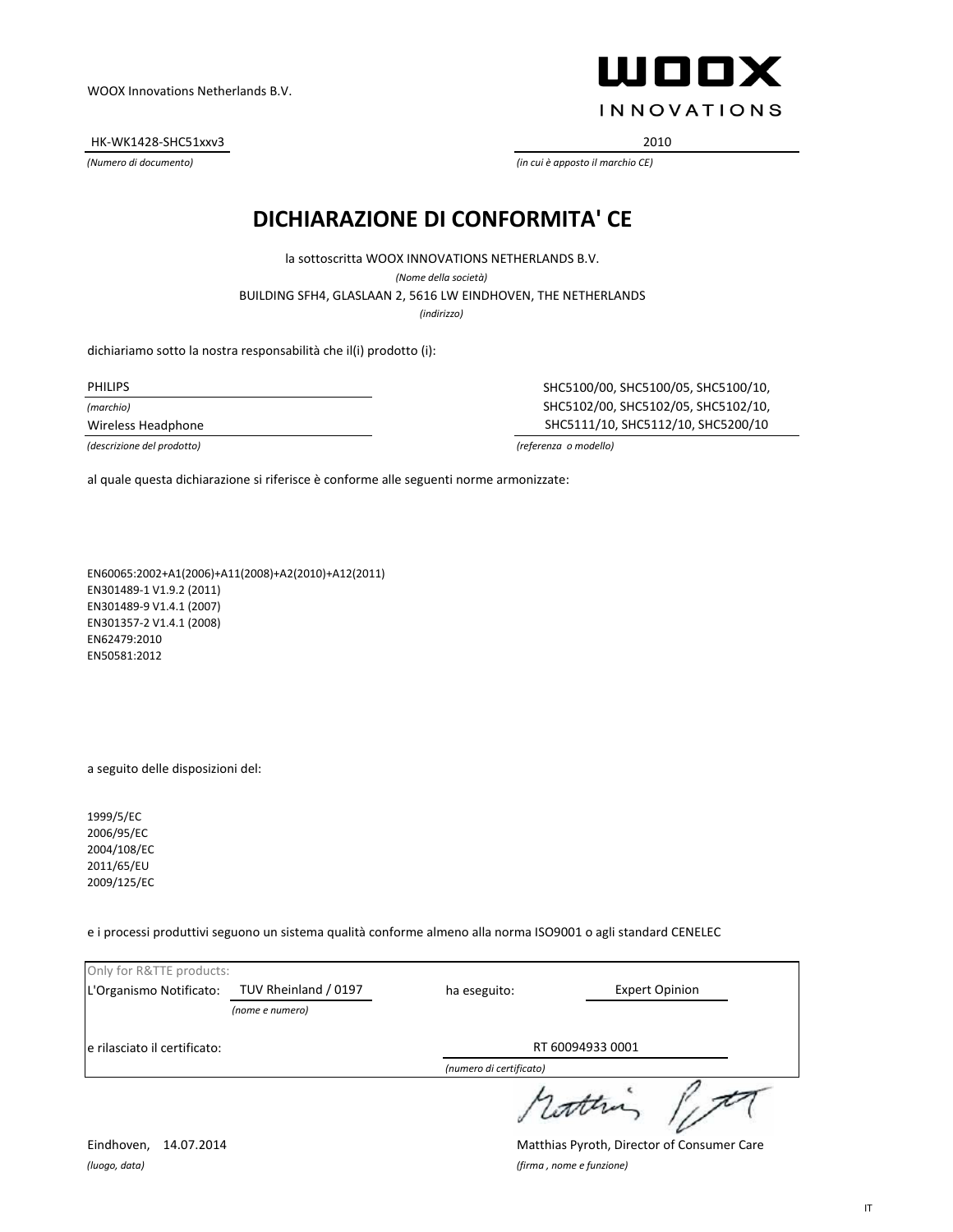HK-WK1428-SHC51xxv3 2010

ШППХ **INNOVATIONS** 

*(Αρ. έκθεσης) (Έτος επικόλλησης του σήματος συμμόρφωσης CE)*

#### **ΔΗΛΩΣΗ ΣΥΜΜΟΡΦΩΣΗΣ CE**

Εμείς, η εταιρεία WOOX INNOVATIONS NETHERLANDS B.V.

*(Επωνυμία)*

BUILDING SFH4, GLASLAAN 2, 5616 LW EINDHOVEN, THE NETHERLANDS

*(Διεύθυνση)*

Δηλώνουμε υπεύθυνα ότι το ηλεκτρολογικό προϊόν/ προϊόντα:

*(ονομασία μάρκας)*

PHILIPS SHC5100/00, SHC5100/05, SHC5100/10, SHC5102/00, SHC5102/05, SHC5102/10, Wireless Headphone SHC5111/10, SHC5112/10, SHC5200/10

*(περιγραφή προϊόντος) (Τύπος έκδοσης ή μοντέλο)*

στο οποίο/ στα οποία αφορά η παρούσα δήλωση συμμορφούται/ συμμορφούνται με τα εξής εναρμονισμένα πρότυπα:

EN60065:2002+A1(2006)+A11(2008)+A2(2010)+A12(2011) EN301489-1 V1.9.2 (2011) EN301489-9 V1.4.1 (2007) EN301357-2 V1.4.1 (2008) EN62479:2010 EN50581:2012

#### Σύμφωνα με τις διατάξεις των οδηγιών:

1999/5/EC 2006/95/EC 2004/108/EC 2011/65/EU 2009/125/EC

Και παράγεται/ παράγονται σύμφωνα με ένα ποιοτικό πρόγραμμα που συμμορφούται, κατ'ελάχιστον, με το πρότυπο ISO 9001 ή με τα Μόνιμα Έγγραφα Τεκμηρίωσης της CENELEC

| Only for R&TTE products:      |                        |                          |                       |  |
|-------------------------------|------------------------|--------------------------|-----------------------|--|
| Ο ειδοποιηθείς                | TUV Rheinland / 0197   | διεξήγαγε:               | <b>Expert Opinion</b> |  |
| οργανισμός:                   | (Ονομασία και αριθμός) |                          |                       |  |
| Και εξέδωσε το πιστοποιητικό: |                        | RT 60094933 0001         |                       |  |
|                               |                        | (αριθμός πιστοποιητικού) |                       |  |
|                               |                        |                          | winn                  |  |

Eindhoven, 14.07.2014 Matthias Pyroth, Director of Consumer Care *(τόπος, ημερομηνία) (υπογραφή, ονοματεπώνυμο και λειτουργία)*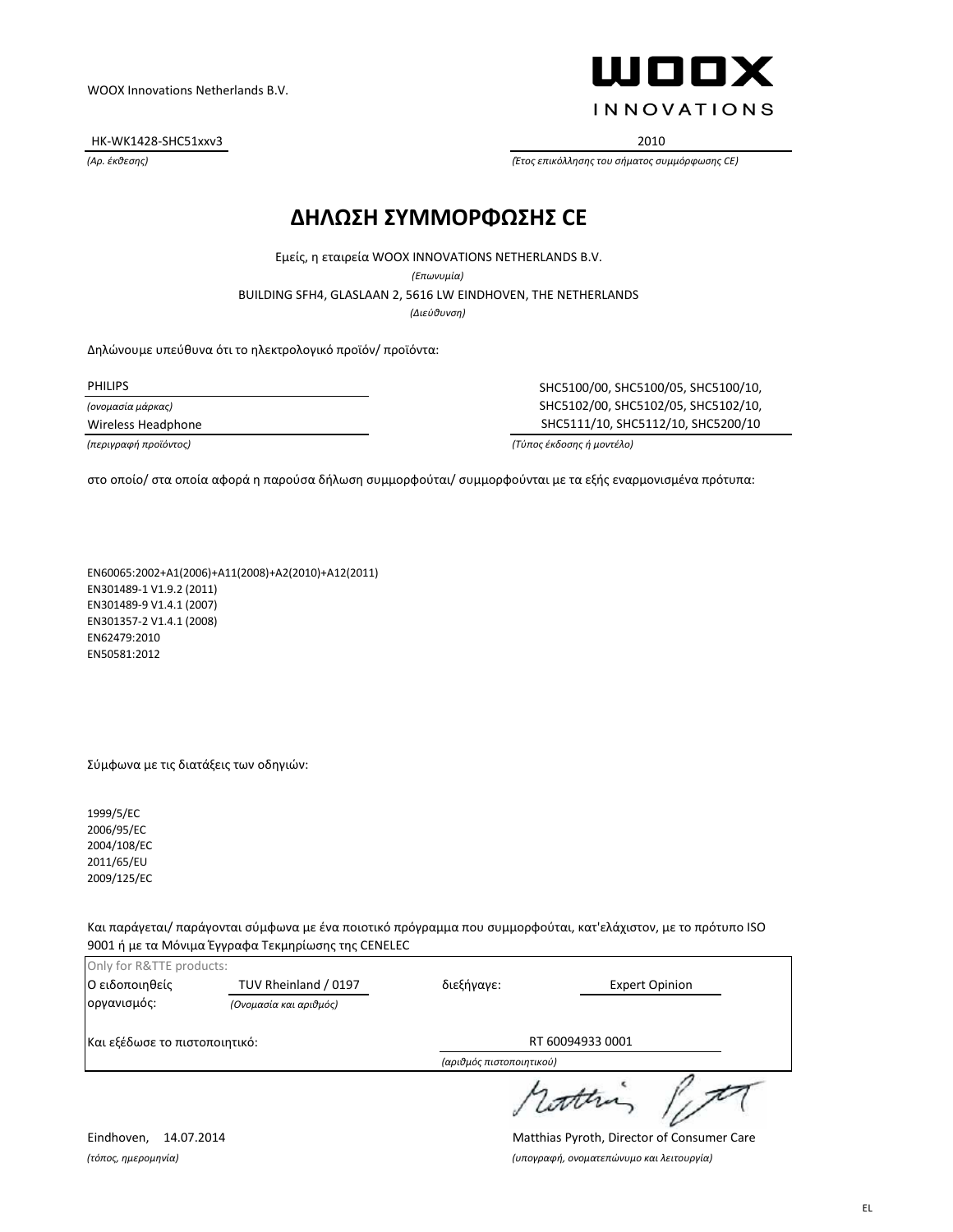HK-WK1428-SHC51xxv3 2010



*(Numer raportu) (Rok, w którym oznakowanie CE zostało umieszczone na wyrobie)*

#### **DEKLARACJA ZGODNOŚCI CE**

My, WOOX INNOVATIONS NETHERLANDS B.V.

*(Nazwa)*

BUILDING SFH4, GLASLAAN 2, 5616 LW EINDHOVEN, THE NETHERLANDS

*(adres)*

Deklarujemy na naszą odpowiedzialność, że urządzeni(e/a) elektryczne:

*(marka)*

*(nazwa /opis produktu) (Typ lub model)*

PHILIPS SHC5100/00, SHC5100/05, SHC5100/10, SHC5102/00, SHC5102/05, SHC5102/10, Wireless Headphone SHC5111/10, SHC5112/10, SHC5200/10

Do którego odnosi się niniejsza deklaracja jest zgodny z następującymi normami zharmonizowanymi:

EN60065:2002+A1(2006)+A11(2008)+A2(2010)+A12(2011) EN301489-1 V1.9.2 (2011) EN301489-9 V1.4.1 (2007) EN301357-2 V1.4.1 (2008) EN62479:2010 EN50581:2012

Zgodnie z dyrektywami:

1999/5/EC 2006/95/EC 2004/108/EC 2011/65/EU 2009/125/EC

oraz został wyprodukowany zgodnie ze standardami jakościowymi takimi jak ISO9001 lub CENELEC Permanent Documents

| Only for R&TTE products: |                      |                                           |                       |
|--------------------------|----------------------|-------------------------------------------|-----------------------|
| Jednostka certyfikująca: | TUV Rheinland / 0197 | wykonała:                                 | <b>Expert Opinion</b> |
|                          | (Nazwa i numer)      |                                           |                       |
| i wydała certyfikat:     |                      | RT 60094933 0001                          |                       |
|                          |                      | (numero del certificatonumer certyfikatu) |                       |
|                          |                      |                                           |                       |

Eindhoven, 14.07.2014 Matthias Pyroth, Director of Consumer Care *(miasto, data) (podpis, imię i nazwisko oraz funkcja)*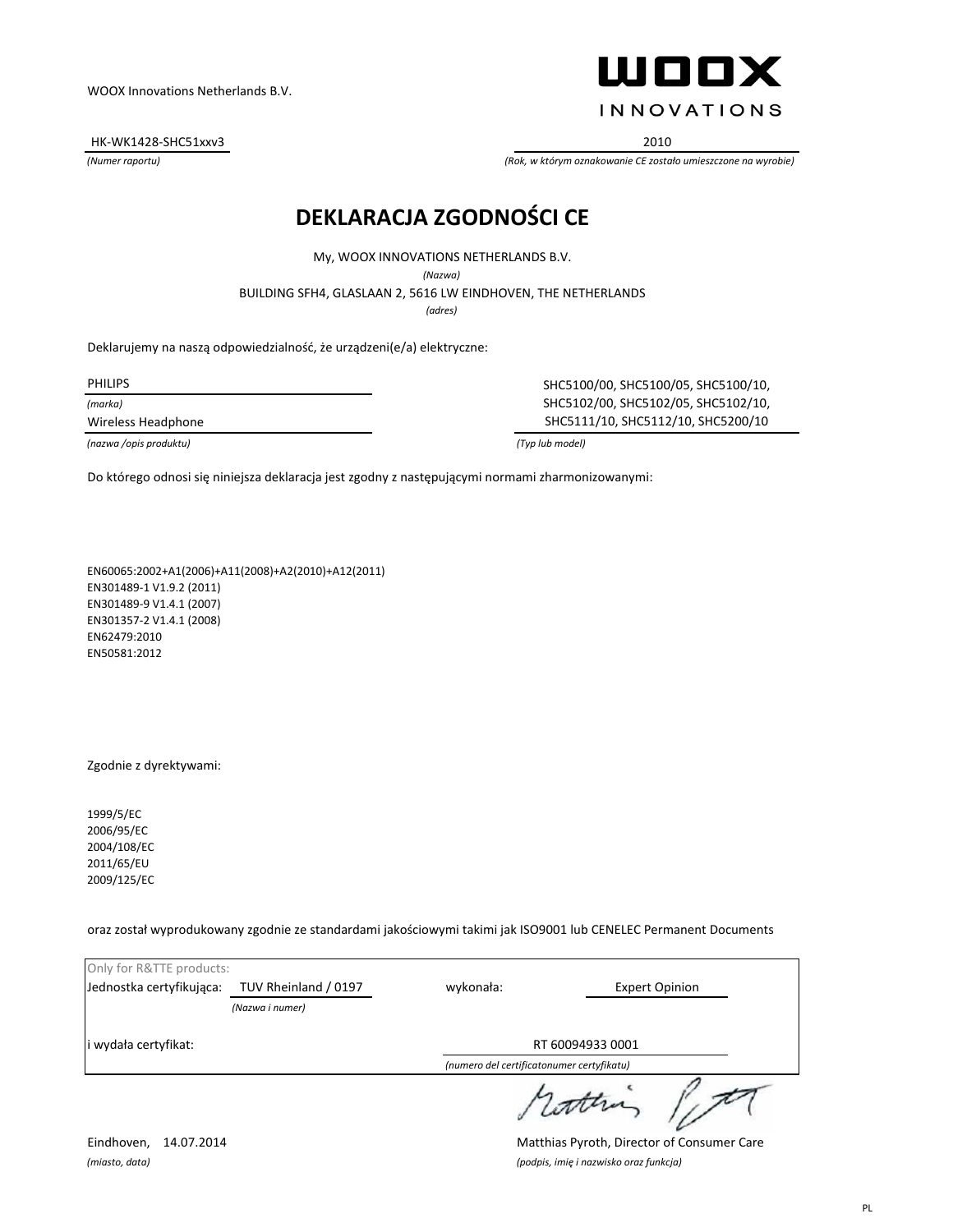HK-WK1428-SHC51xxv3 2010

ШООХ **INNOVATIONS** 

*(Nr. raport) (Anul în care este aplicat marcajul CE)*

#### **DECLARAŢIE DE CONFORMITATE CE**

Noi, WOOX INNOVATIONS NETHERLANDS B.V.

*(Nume)*

BUILDING SFH4, GLASLAAN 2, 5616 LW EINDHOVEN, THE NETHERLANDS

*(adresă)*

Declarăm pe proprie răspundere că produsul (produsele) electric(e):

*(marca)*

PHILIPS SHC5100/00, SHC5100/05, SHC5100/10, SHC5102/00, SHC5102/05, SHC5102/10, Wireless Headphone SHC5111/10, SHC5112/10, SHC5200/10

*(descriere produs) (Tip sau model)*

La care se referă această declaraţie, este in conformitate cu următoarele standarde armonizate:

EN60065:2002+A1(2006)+A11(2008)+A2(2010)+A12(2011) EN301489-1 V1.9.2 (2011) EN301489-9 V1.4.1 (2007) EN301357-2 V1.4.1 (2008) EN62479:2010 EN50581:2012

În conformitate cu dispoziţiile directivelor:

1999/5/EC 2006/95/EC 2004/108/EC 2011/65/EU 2009/125/EC

Şi sunt fabricate după o schemă de calitate conformă cel puţin cu standardul ISO 9001 sau Documentele Permanente CENELEC

| Only for R&TTE products: |                      |                          |                       |
|--------------------------|----------------------|--------------------------|-----------------------|
| Organismul notificat:    | TUV Rheinland / 0197 | a efectuat:              | <b>Expert Opinion</b> |
|                          | (Nume si număr)      |                          |                       |
| Si a emis certificatul:  |                      | RT 60094933 0001         |                       |
|                          |                      | (Numărul certificatului) |                       |
|                          |                      |                          | worther               |

*(locul, data) (semnătura, nume şi funcţie)*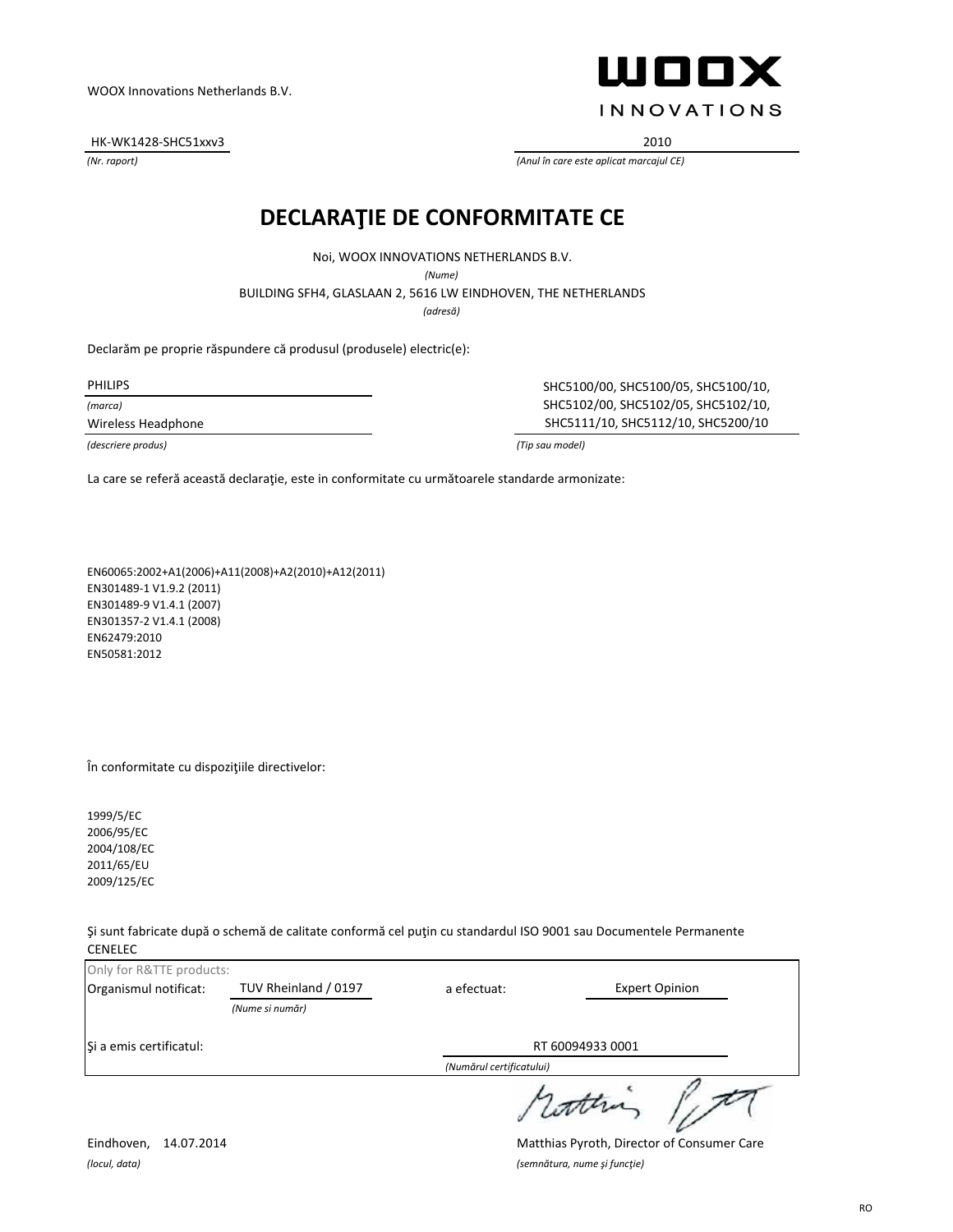HK-WK1428-SHC51xxv3 2010



*(Jelentés száma) (A CE jelzés feltüntetésének éve)*

# **EC MEGFELELŐSÉGI NYILATKOZAT**

A WOOX INNOVATIONS NETHERLANDS B.V.

*(Név)*

BUILDING SFH4, GLASLAAN 2, 5616 LW EINDHOVEN, THE NETHERLANDS

*(cím)*

Felelőssége tudatában nyilatkozik, hogy az alábbi elektronikai termék(ek):

*(márkanév)*

PHILIPS SHC5100/00, SHC5100/05, SHC5100/10, SHC5102/00, SHC5102/05, SHC5102/10, Wireless Headphone SHC5111/10, SHC5112/10, SHC5200/10

*(termék megnevezése) (Típusváltozat vagy modell)*

Az ezen nyilatkozatban foglaltak szerint megfelel(nek) a következő harmonizált szabványoknak:

EN60065:2002+A1(2006)+A11(2008)+A2(2010)+A12(2011) EN301489-1 V1.9.2 (2011) EN301489-9 V1.4.1 (2007) EN301357-2 V1.4.1 (2008) EN62479:2010 EN50581:2012

Követve a következő ajánlásokat:

1999/5/EC 2006/95/EC 2004/108/EC 2011/65/EU 2009/125/EC

legalább az ISO 9001-nek megfelelően vagy

| Only for R&TTE products:      |                                       |                                      |  |
|-------------------------------|---------------------------------------|--------------------------------------|--|
| Bejelentett testület:         | TUV Rheinland / 0197<br>(Név és szám) | teljesítve:<br><b>Expert Opinion</b> |  |
| és a kibocsátott tanúsítvány: |                                       | RT 60094933 0001                     |  |
|                               |                                       | (tanúsítvány száma)                  |  |
|                               |                                       |                                      |  |

*(hely, dátum) (aláírás, név és beosztás)*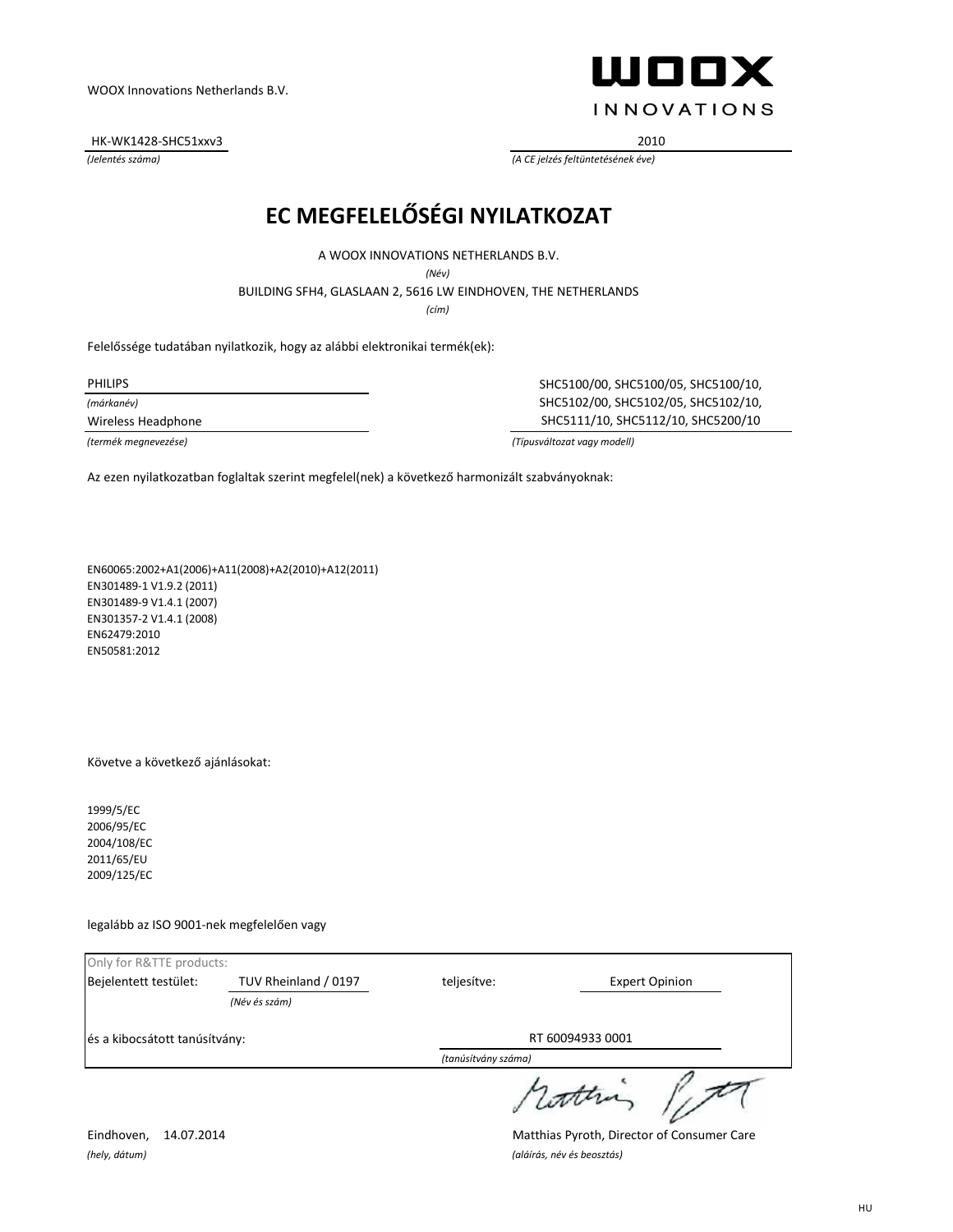HK-WK1428-SHC51xxv3 2010



*(Документ №) (Година на поставяне на CE маркировката)*

#### **CE Декларация за съответствие**

Ние, WOOX INNOVATIONS NETHERLANDS B.V.

*(Име)*

BUILDING SFH4, GLASLAAN 2, 5616 LW EINDHOVEN, THE NETHERLANDS

*(адрес)*

Декларираме на наша отговорност, че електрическият(те) уред(и):

*(търговска марка)*

*(описание на продукта(ите)) (Серия или модел)*

PHILIPS SHC5100/00, SHC5100/05, SHC5100/10, SHC5102/00, SHC5102/05, SHC5102/10, Wireless Headphone SHC5111/10, SHC5112/10, SHC5200/10

Към който(които) се отнася тази декларация е(са) в съответствие със следните установени стандарти:

EN60065:2002+A1(2006)+A11(2008)+A2(2010)+A12(2011) EN301489-1 V1.9.2 (2011) EN301489-9 V1.4.1 (2007) EN301357-2 V1.4.1 (2008) EN62479:2010 EN50581:2012

В съответствие с директиви:

1999/5/EC 2006/95/EC 2004/108/EC 2011/65/EU 2009/125/EC

и са произведени под система за качествен контрол най-малко в съответствие с ISO 9001 или

| Only for R&TTE products: |                      |                        |                       |
|--------------------------|----------------------|------------------------|-----------------------|
| Известяващата            | TUV Rheinland / 0197 | извърши:               | <b>Expert Opinion</b> |
| ИНСТИТУЦИЯ:              | (Име и номер)        |                        |                       |
| И издаде сертификат:     |                      | RT 60094933 0001       |                       |
|                          |                      | (номер на сертификата) |                       |
|                          |                      | cather                 |                       |

*(място, дата) (подпис, име и длъжност)*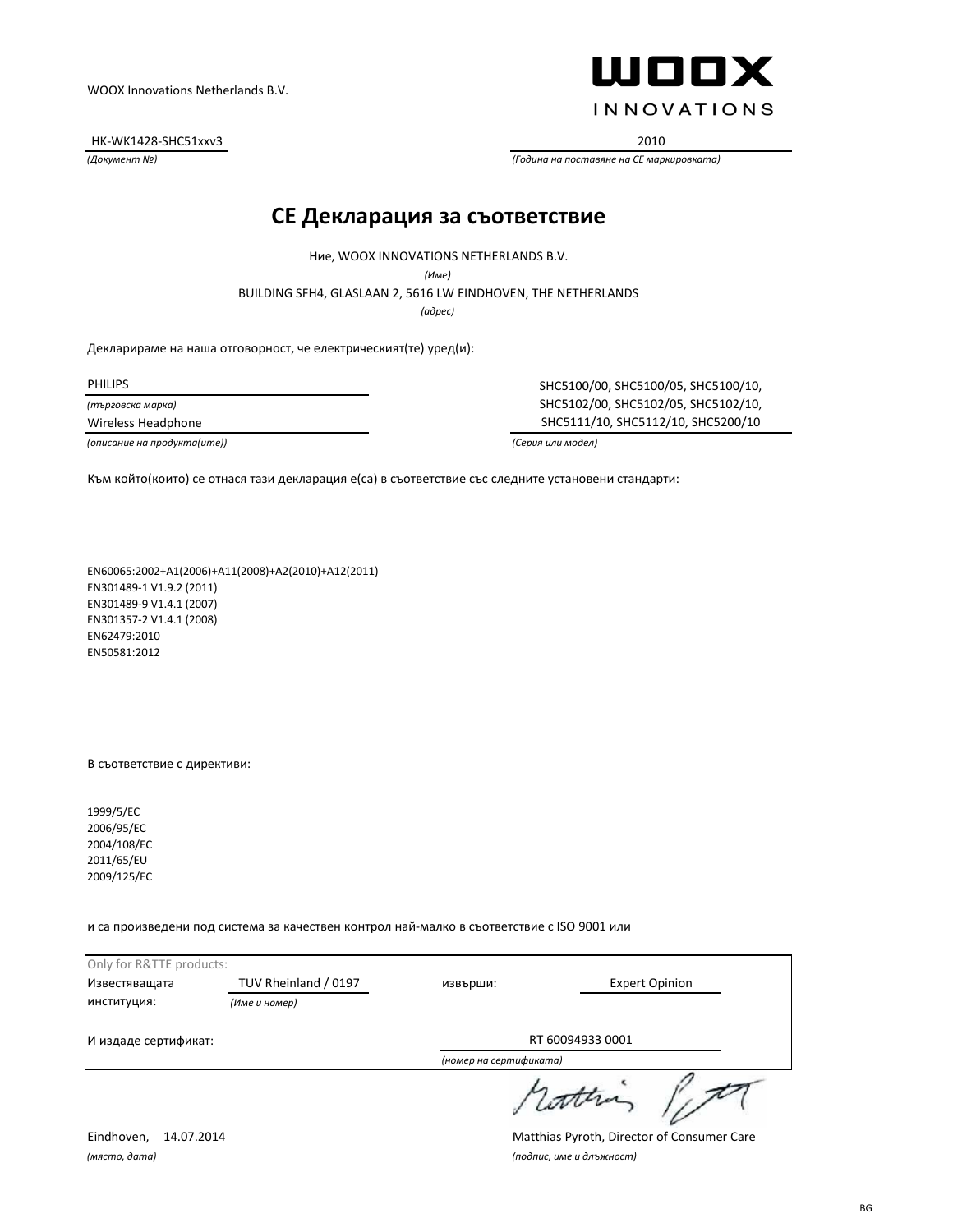HK-WK1428-SHC51xxv3 2010



*(Číslo zprávy) (Rok udělění známky CE)*

# **Prohlášení o shodě v EU**

My, WOOX INNOVATIONS NETHERLANDS B.V.

*(Jméno)*

BUILDING SFH4, GLASLAAN 2, 5616 LW EINDHOVEN, THE NETHERLANDS

*(adresa)*

Prohlašujeme na svou odpovědnost, že elektrický výrobek:

*(značka)*

PHILIPS SHC5100/00, SHC5100/05, SHC5100/10, SHC5102/00, SHC5102/05, SHC5102/10, Wireless Headphone SHC5111/10, SHC5112/10, SHC5200/10

*(popis výrobku) (Typ verze nebo model)*

na nějž se toto prohlášení vztahuje, je ve shodě s následujícími harmonizovanými normami:

EN60065:2002+A1(2006)+A11(2008)+A2(2010)+A12(2011) EN301489-1 V1.9.2 (2011) EN301489-9 V1.4.1 (2007) EN301357-2 V1.4.1 (2008) EN62479:2010 EN50581:2012

Následovaných ustanoveními Směrnic:

1999/5/EC 2006/95/EC 2004/108/EC 2011/65/EU 2009/125/EC

A jsou vyráběny v systému řízení kvality minimálně ve shodě s ISO 9001 nebo

| Only for R&TTE products: |                      |                     |                       |
|--------------------------|----------------------|---------------------|-----------------------|
| Kompetentní orgán:       | TUV Rheinland / 0197 | provedl:            | <b>Expert Opinion</b> |
|                          | (Název a číslo)      |                     |                       |
| a vydal certifikát:      |                      | RT 60094933 0001    |                       |
|                          |                      | (číslo certifikátu) |                       |
|                          |                      |                     | wonne                 |

*(místo, datum) (podpis, jméno a funkce)*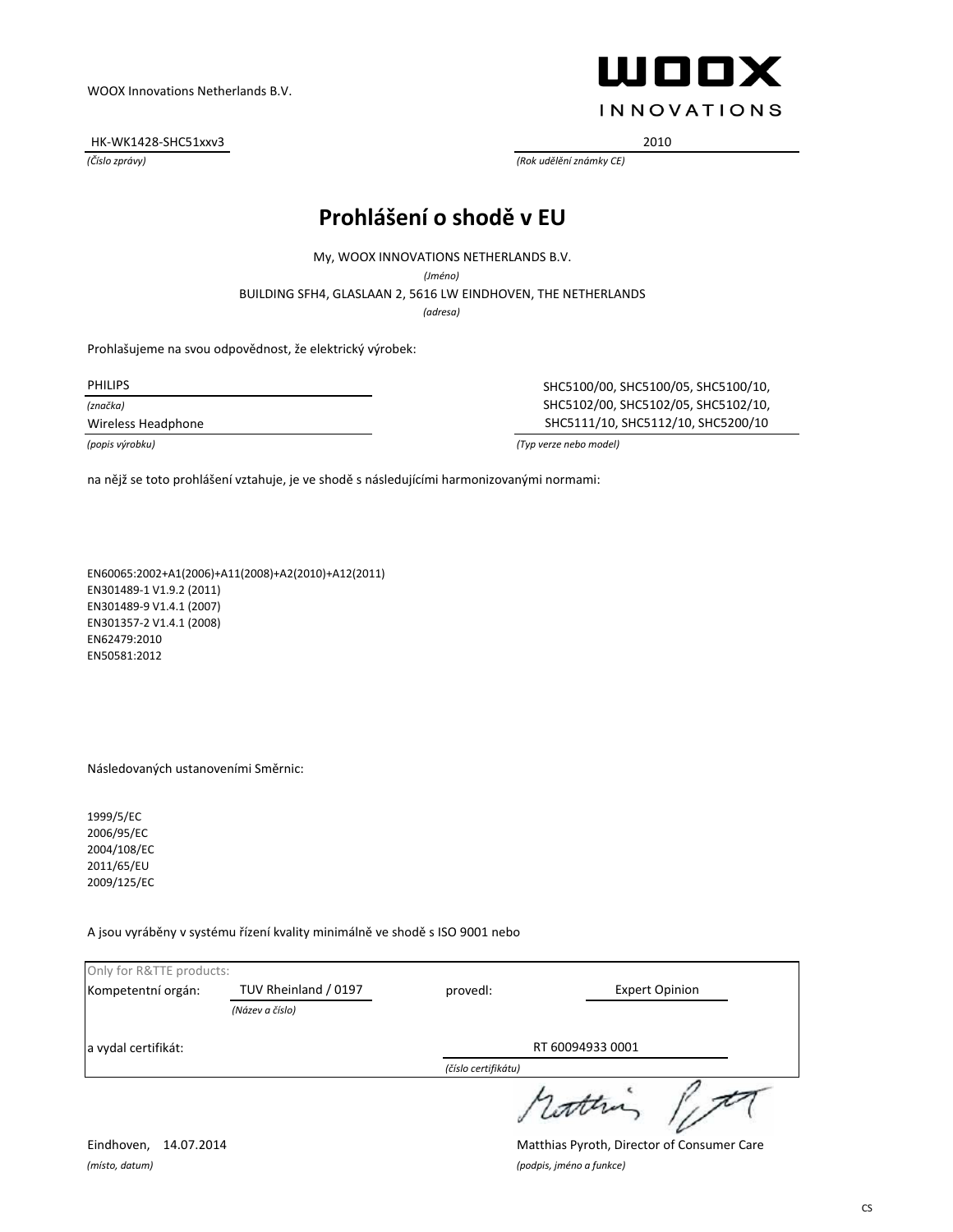HK-WK1428-SHC51xxv3 2010



*(Broj izvještaja) (Godina ishođenja CE oznake)*

#### **Izjava o sukladnosti**

Mi, WOOX INNOVATIONS NETHERLANDS B.V.

*(Ime)*

BUILDING SFH4, GLASLAAN 2, 5616 LW EINDHOVEN, THE NETHERLANDS

*(Adresa)*

Odgovorno izjavljujemo da je elektični uređaj(i):

*(Naziv robne marke)*

PHILIPS SHC5100/00, SHC5100/05, SHC5100/10, SHC5102/00, SHC5102/05, SHC5102/10, Wireless Headphone SHC5111/10, SHC5112/10, SHC5200/10

*(opis proizvoda) (Tipska oznaka ili model)*

Na koje se ova izjava odnosi zadovoljava sljedeće usklađene norme:

EN60065:2002+A1(2006)+A11(2008)+A2(2010)+A12(2011) EN301489-1 V1.9.2 (2011) EN301489-9 V1.4.1 (2007) EN301357-2 V1.4.1 (2008) EN62479:2010 EN50581:2012

Slijedom odredbi:

1999/5/EC 2006/95/EC 2004/108/EC 2011/65/EU 2009/125/EC

najmanje u skladu sa normom ISO 9001 ili

| Only for R&TTE products: |                      |                  |                       |
|--------------------------|----------------------|------------------|-----------------------|
| Nadležno tijelon:        | TUV Rheinland / 0197 | Izveden:         | <b>Expert Opinion</b> |
|                          | (Ime i broj)         |                  |                       |
| I izdana je potvrda:     |                      | RT 60094933 0001 |                       |
|                          |                      | (Broj potvrde)   |                       |
|                          |                      |                  | wonne                 |

*(Mjesto ,datum) (Potpis,ime i radno mjesto)*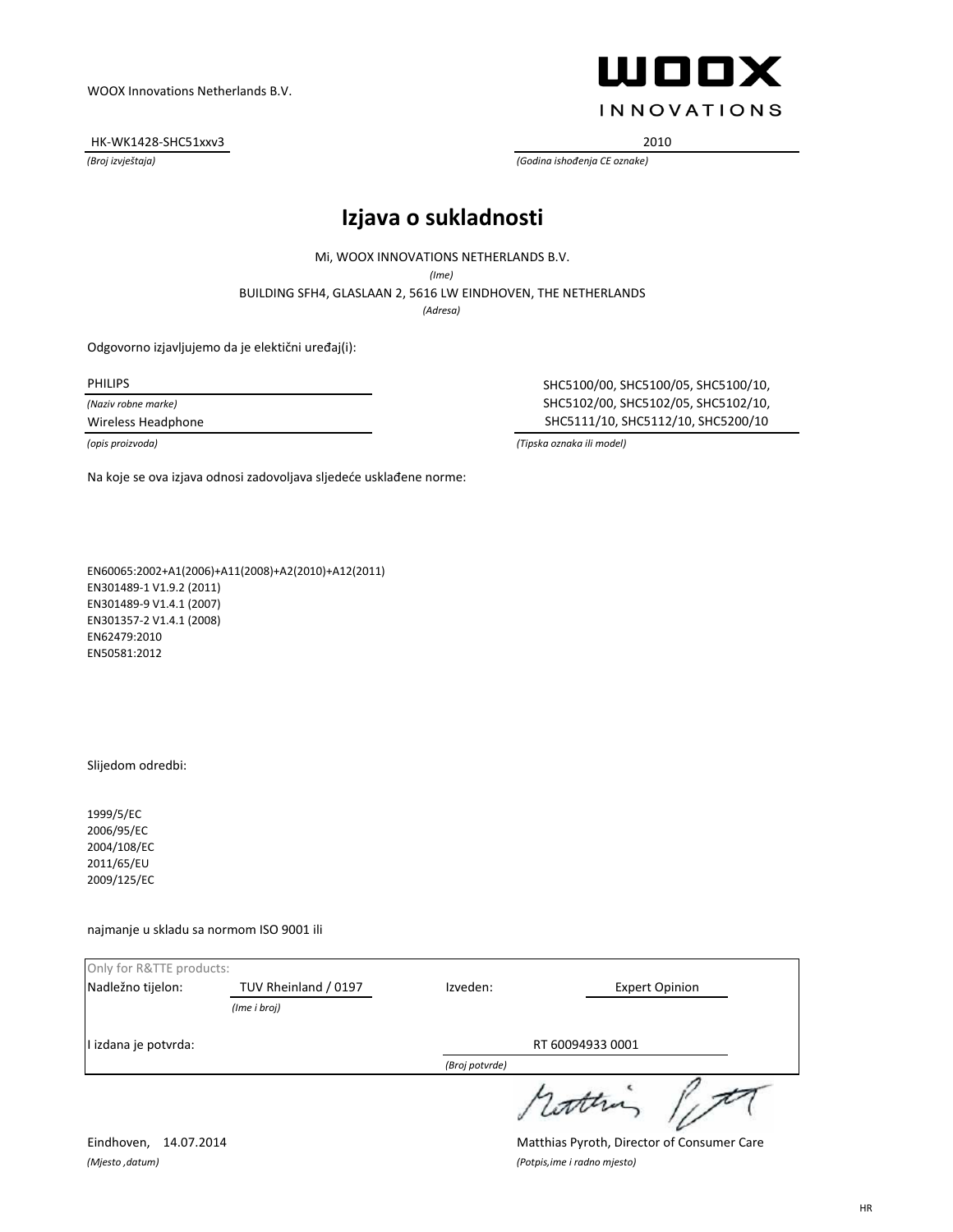HK-WK1428-SHC51xxv3 2010



*(Številka poročila) (Leto namstitve CE znaka)*

## **Izjava o skladnosti**

Mi, WOOX INNOVATIONS NETHERLANDS B.V.

*(Ime)*

BUILDING SFH4, GLASLAAN 2, 5616 LW EINDHOVEN, THE NETHERLANDS

*(Naslov)*

S polno odgovornostjo izjavljamo:

*(Ime znamke)*

PHILIPS SHC5100/00, SHC5100/05, SHC5100/10, SHC5102/00, SHC5102/05, SHC5102/10, Wireless Headphone SHC5111/10, SHC5112/10, SHC5200/10

*(Opis proizvoda) (Tip, verzija ali model)*

Na katerega se nanaša ta izjava je skladen z naslednjimi harmoniziranimi standardi:

EN60065:2002+A1(2006)+A11(2008)+A2(2010)+A12(2011) EN301489-1 V1.9.2 (2011) EN301489-9 V1.4.1 (2007) EN301357-2 V1.4.1 (2008) EN62479:2010 EN50581:2012

V skladu z naslednjimi odločbami:

1999/5/EC 2006/95/EC 2004/108/EC 2011/65/EU 2009/125/EC

In so proizvedeni v skladu s shemo kakovosti najmanj v skladu z ISO 9001 ali CENELEC stalnimi dokumenti

| Only for R&TTE products: |                      |                        |                       |
|--------------------------|----------------------|------------------------|-----------------------|
| Priglašeno organ:        | TUV Rheinland / 0197 | Izvršeno:              | <b>Expert Opinion</b> |
|                          | (Ime in številka)    |                        |                       |
| Izdaja certifikat:       |                      | RT 60094933 0001       |                       |
|                          |                      | (Številka certifikata) |                       |
|                          |                      |                        | 1 com                 |

*(Kraj, datum) (Podpis, Ime in funkcija)*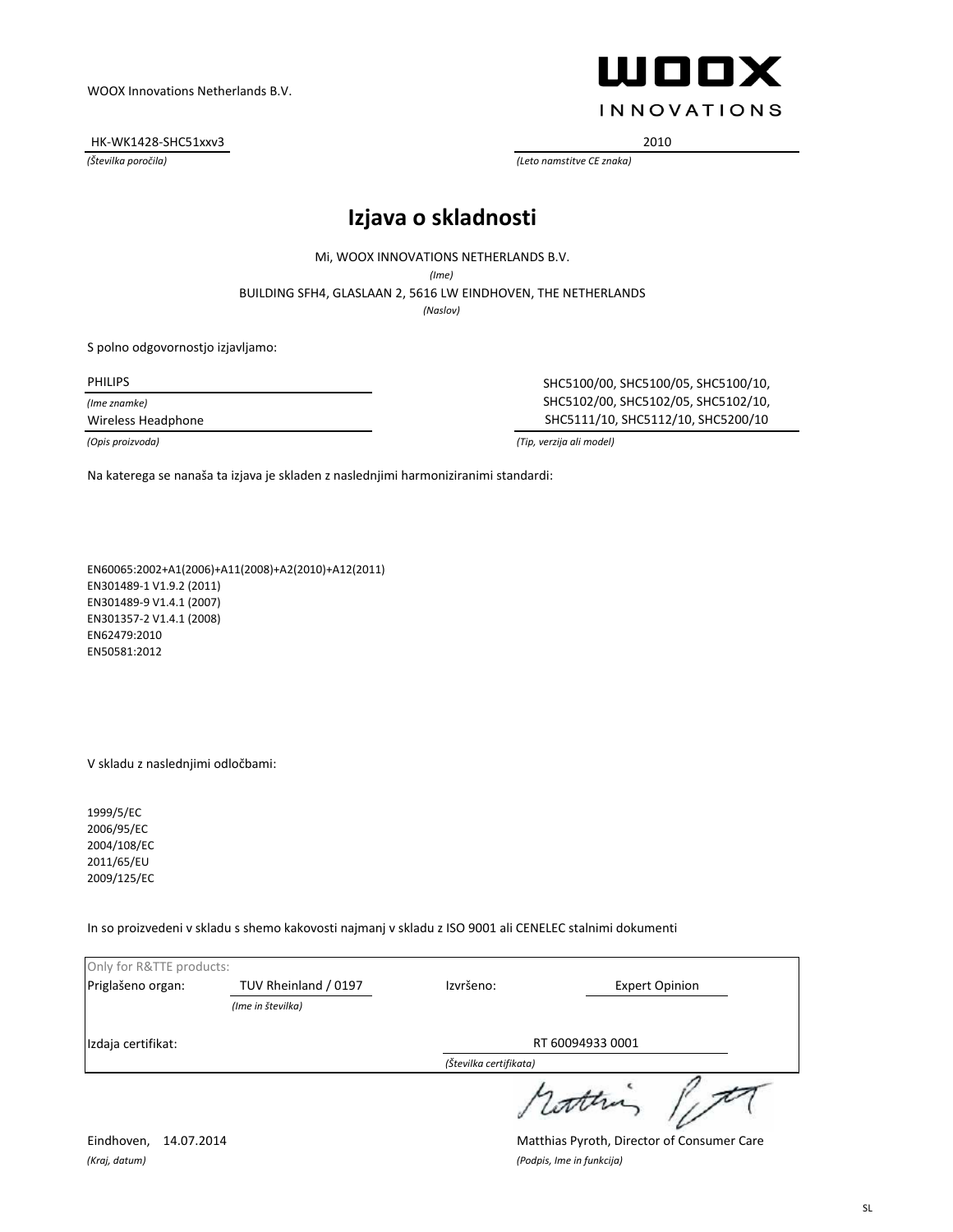HK-WK1428-SHC51xxv3 2010



*(Č. dokumentu) (Rok, kedy bola CE značka pridelená)*

## **EC Vyhlásenie o zhode**

*(adresa)* BUILDING SFH4, GLASLAAN 2, 5616 LW EINDHOVEN, THE NETHERLANDS My, WOOX INNOVATIONS NETHERLANDS B.V. *(Názov spoločnosti)*

Prehlasujeme v našej zodpovednosti, že elektrický výrobok (výrobky):

*(značka)*

PHILIPS SHC5100/00, SHC5100/05, SHC5100/10, SHC5102/00, SHC5102/05, SHC5102/10, Wireless Headphone SHC5111/10, SHC5112/10, SHC5200/10

*(popis produktu) (Typ, verzia alebo model)*

Produkty, ktorých sa toto vyhlásenie týka, sú v súlade s nasledovnými harmonizovanými normami:

EN60065:2002+A1(2006)+A11(2008)+A2(2010)+A12(2011) EN301489-1 V1.9.2 (2011) EN301489-9 V1.4.1 (2007) EN301357-2 V1.4.1 (2008) EN62479:2010 EN50581:2012

V súlade s nasledovnými ustanoveniami:

1999/5/EC 2006/95/EC 2004/108/EC 2011/65/EU 2009/125/EC

A sú vyrobené podľa osnov kvality a prinajmenšom v súlade s ISO 9001 alebo CENELEC ustanoveniami

| Only for R&TTE products: |                      |                     |                       |
|--------------------------|----------------------|---------------------|-----------------------|
| Oboznámený orgán:        | TUV Rheinland / 0197 | vykonané:           | <b>Expert Opinion</b> |
|                          | (Názov a číslo)      |                     |                       |
| A vystavený certifikát:  |                      | RT 60094933 0001    |                       |
|                          |                      | (číslo certifikátu) |                       |
|                          |                      |                     | 1 little              |

*(miesto, dátum) (podpis, meno a funkcia)*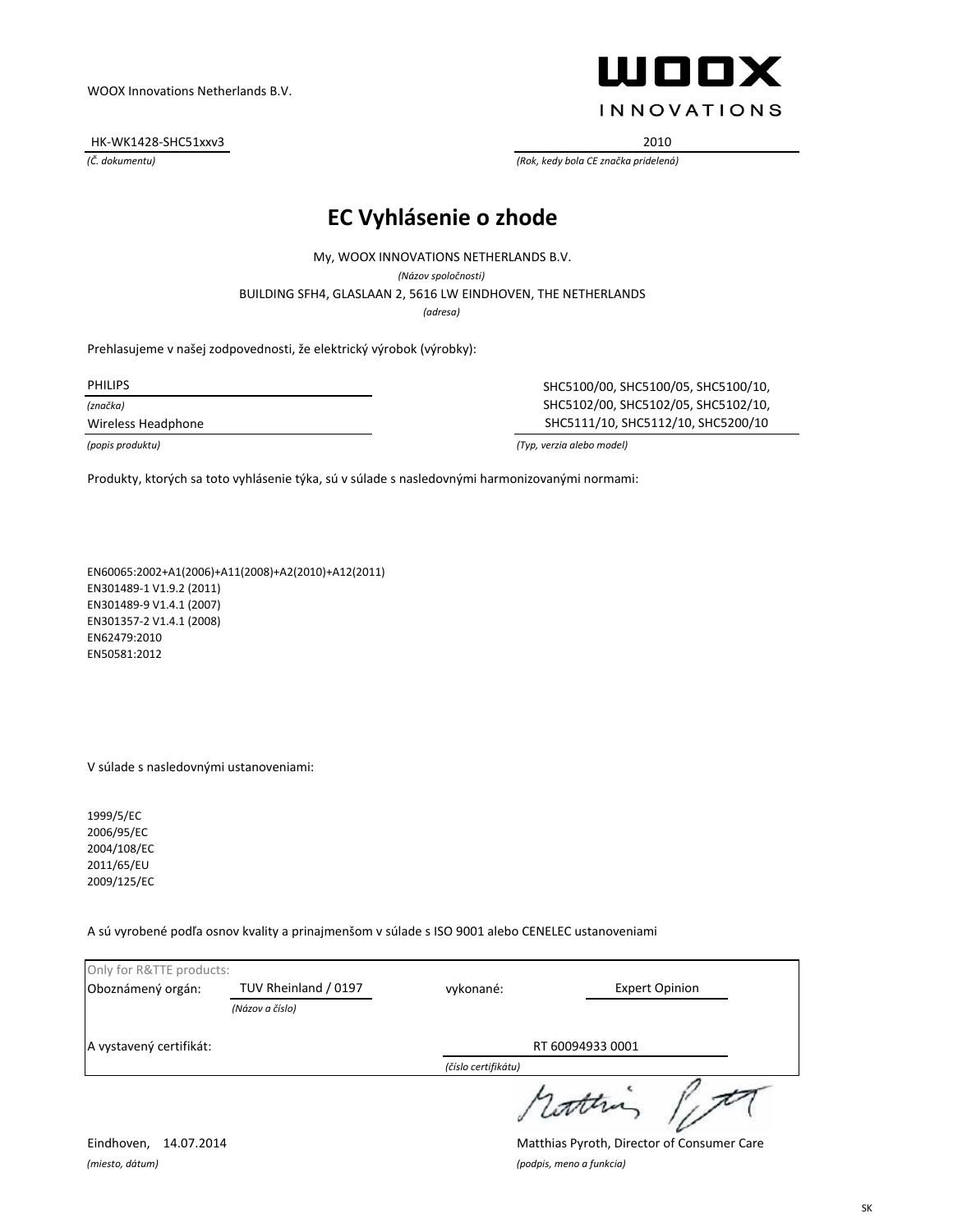HK-WK1428-SHC51xxv3 2010



*(Ziņojums Nr) (Gads kurā CE zīme ieviesta)*

### **EC deklarācija atbilstība**

Mēs, WOOX INNOVATIONS NETHERLANDS B.V.

*(vārds)*

BUILDING SFH4, GLASLAAN 2, 5616 LW EINDHOVEN, THE NETHERLANDS

*(adresă)*

deklarēt zem vai atbildība ka, elektronisks produkts:

*(fabrikas marka vārds)*

PHILIPS SHC5100/00, SHC5100/05, SHC5100/10, SHC5102/00, SHC5102/05, SHC5102/10, Wireless Headphone SHC5111/10, SHC5112/10, SHC5200/10

*(produkta apraksts) (Tips, versija vai modelis)*

Kam ši deklarācija atbilst ir apliecināt ar sekojošiem saskaņotiem standartiem:

EN60065:2002+A1(2006)+A11(2008)+A2(2010)+A12(2011) EN301489-1 V1.9.2 (2011) EN301489-9 V1.4.1 (2007) EN301357-2 V1.4.1 (2008) EN62479:2010 EN50581:2012

Sekojot noteikumiem:

1999/5/EC 2006/95/EC 2004/108/EC 2011/65/EU 2009/125/EC

Tiek ražots zem kvalitātes sistēma kas ir apstiprināta ar ISO 9001 vai CENELEC pastāvošiem dokumentiem

| Only for R&TTE products: |                                           |                      |                       |  |
|--------------------------|-------------------------------------------|----------------------|-----------------------|--|
| Reģistrēta galvenā daļa: | TUV Rheinland / 0197<br>(vārds un numurs) | paveikts:            | <b>Expert Opinion</b> |  |
| Un izveido sertifikātu:  |                                           | RT 60094933 0001     |                       |  |
|                          |                                           | (sertifikāta numurs) |                       |  |
|                          |                                           |                      | 1 latter              |  |

Eindhoven, 14.07.2014 Matthias Pyroth, Director of Consumer Care *(vieta, datums) (parskts, vārds un amatpienākums)*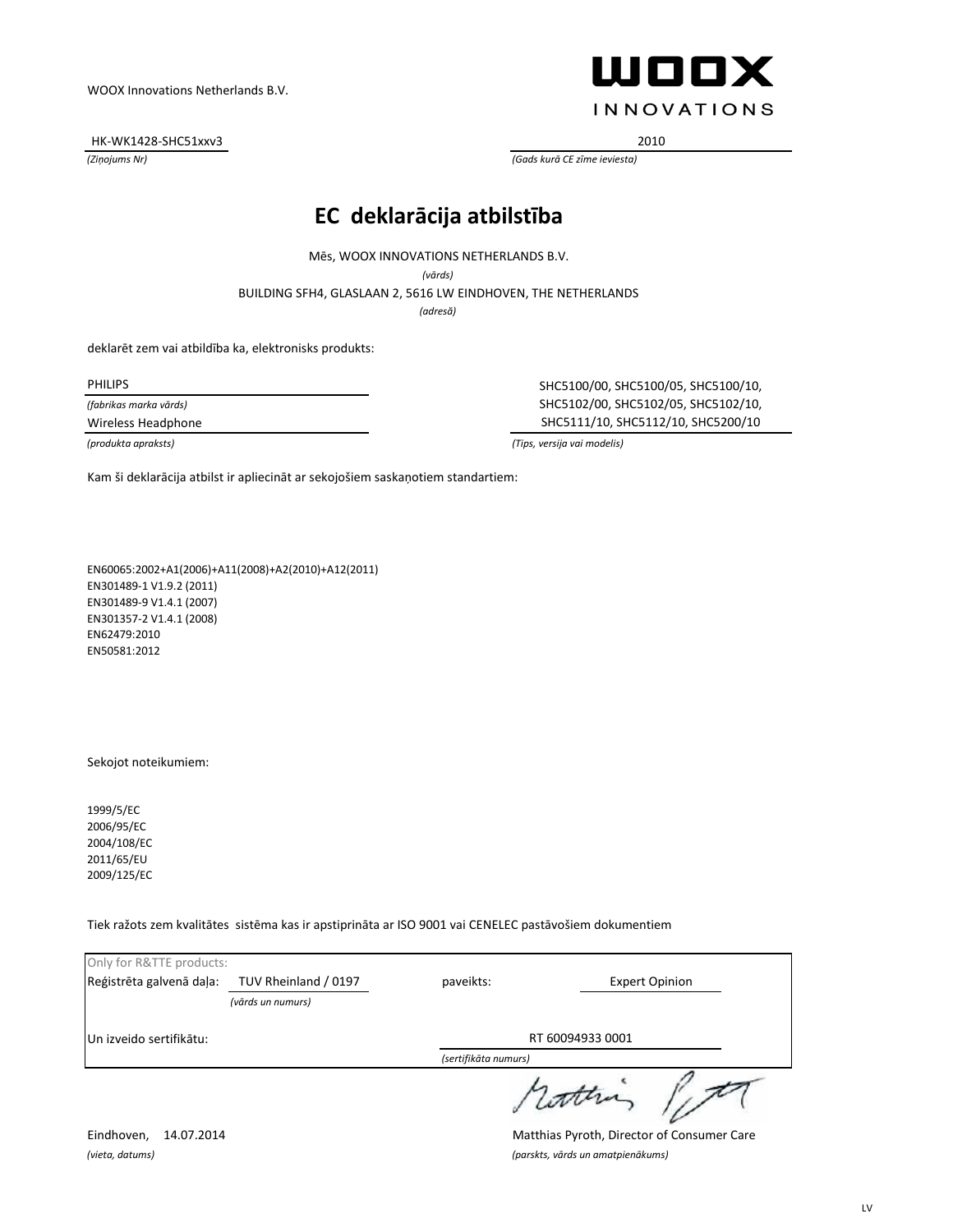HK-WK1428-SHC51xxv3 2010



*(Pranešimo Nr.) (Metai, kada CE patvirtino)*

#### **EC ATITIKTIES DEKLARACIJA**

*(adresas)* BUILDING SFH4, GLASLAAN 2, 5616 LW EINDHOVEN, THE NETHERLANDS Mes, WOOX INNOVATIONS NETHERLANDS B.V. *(Pavadinimas)*

Deklaruojame, kad elektronikos gaminys (-iai):

*(firmos ženklo pavadinimas)*

PHILIPS SHC5100/00, SHC5100/05, SHC5100/10, SHC5102/00, SHC5102/05, SHC5102/10, Wireless Headphone SHC5111/10, SHC5112/10, SHC5200/10

*(gaminio aprašymas) (Tipas arba modelis)*

Pagal šią deklaraciją atitinka toliau nurodytus standartus:

EN60065:2002+A1(2006)+A11(2008)+A2(2010)+A12(2011) EN301489-1 V1.9.2 (2011) EN301489-9 V1.4.1 (2007) EN301357-2 V1.4.1 (2008) EN62479:2010 EN50581:2012

Atitinka tokias nuostatas:

1999/5/EC 2006/95/EC 2004/108/EC 2011/65/EU 2009/125/EC

Pagaminta atitinkant visus kokybės reikalavimus pagal ISO 9001 ar CENELEC nuolatinius dokumentus

| Only for R&TTE products: |                          |                       |                       |
|--------------------------|--------------------------|-----------------------|-----------------------|
| Informuota įstaiga:      | TUV Rheinland / 0197     | atlikta:              | <b>Expert Opinion</b> |
|                          | (Pavadinimas ir numeris) |                       |                       |
| Sertifikatas išleistas:  | RT 60094933 0001         |                       |                       |
|                          |                          | (sertifikato numeris) |                       |
|                          |                          |                       | sutter                |

Eindhoven, 14.07.2014 Matthias Pyroth, Director of Consumer Care *(vieta, data) (parašas, vardas, pavardė ir pareigos)*